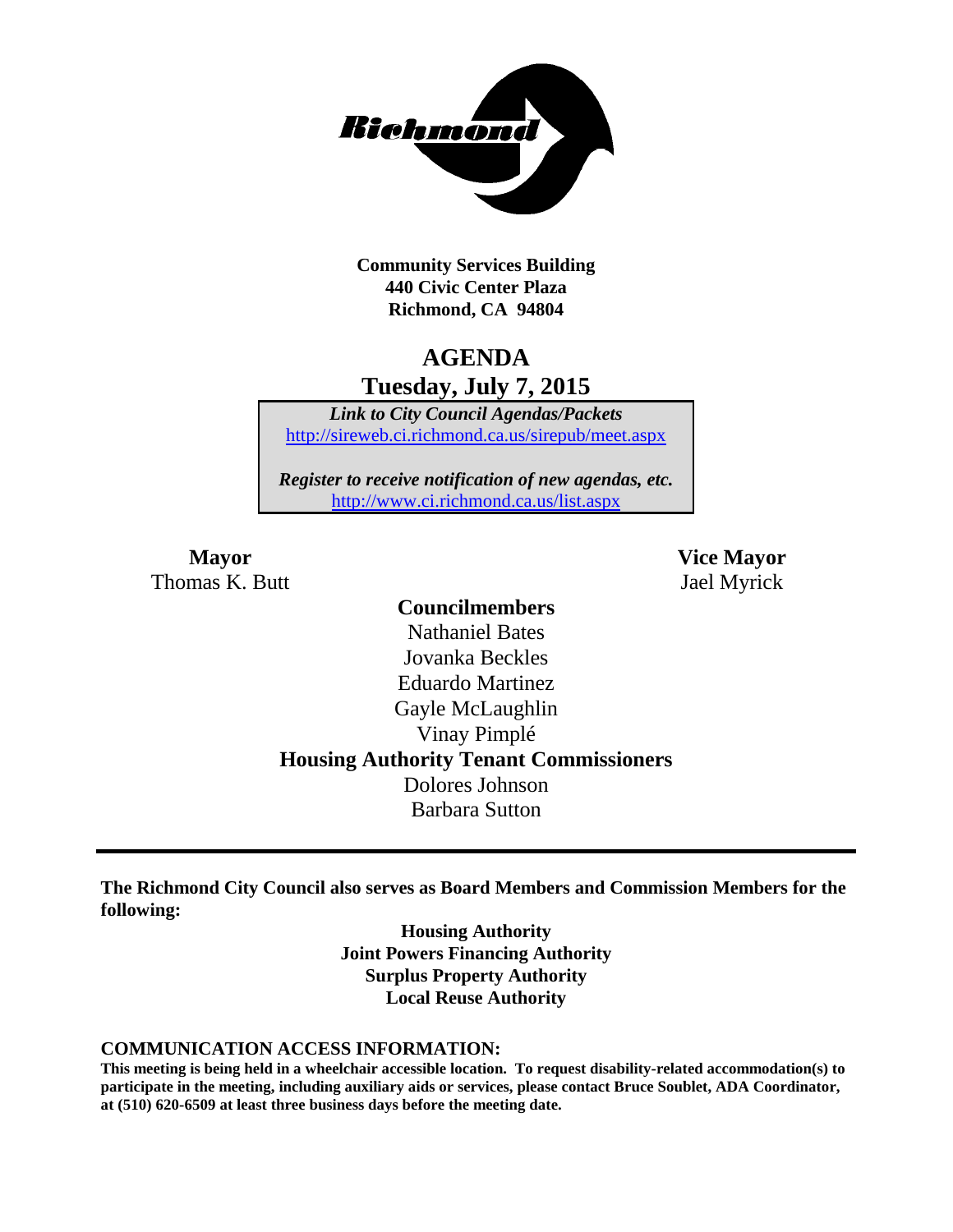# **MEETING PROCEDURES**

The City of Richmond encourages community participation at its City Council meetings and has established procedures that are intended to accommodate public input in a timely and time-sensitive way. As a courtesy to all members of the public who wish to participate in City Council meetings, please observe the following procedures:

**PUBLIC COMMENT ON AGENDA ITEMS:** Anyone who desires to address the City Council on items appearing on the agenda must complete and file a pink speaker's card with the City Clerk **prior** to the City Council's consideration of the item. Once the City Clerk has announced the item and discussion has commenced, no person shall be permitted to speak on the item other than those persons who have submitted their names to the City Clerk. Your name will be called when the item is announced for discussion. **Each speaker will be allowed TWO (2) MINUTES to address the City Council on NON-PUBLIC HEARING items listed on the agenda.**

**OPEN FORUM FOR PUBLIC COMMENT:** Individuals who would like to address the City Council on matters not listed on the agenda or on **Presentations, Proclamations and Commendations, Report from the City Attorney, or Reports of Officers** may do so under Open Forum. All speakers must complete and file a pink speaker's card with the City Clerk **prior** to the commencement of Open Forum. **The amount of time allotted to individual speakers shall be determined based on the number of persons requesting to speak during this item. The time allocation for each speaker will be as follows: 15 or fewer speakers, a maximum of 2 minutes; 16 to 24 speakers, a maximum of 1 and one-half minutes; and 25 or more speakers, a maximum of 1 minute.**

### **SPEAKERS ARE REQUESTED TO OCCUPY THE RESERVED SEATS IN THE FRONT ROW BEHIND THE SPEAKER'S PODIUM AS THEIR NAME IS ANNOUNCED BY THE CITY CLERK.**

**CONSENT CALENDAR:** Consent Calendar items are considered routine and will be enacted, approved or adopted by one motion unless a request for removal for discussion or explanation is received from the audience or the City Council. A member of the audience requesting to remove an item from the Consent Calendar must first complete a speaker's card and discuss the item with a City staff person who has knowledge of the subject material, prior to filing the card with the City Clerk and **prior to the City Council's consideration of Agenda Review.** An item removed from the Consent Calendar may be placed anywhere on the agenda following the City Council's agenda review.

**CONDUCT AT MEETINGS: Richmond City Council meetings are limited public forums during which the City strives to provide an open, safe atmosphere and promote robust public debate. Members of the public, however, must comply with state law, as well as the City's laws and procedures and may not actually disrupt the orderly conduct of these meetings. The public, for example, may not shout or use amplifying devices, must submit comment cards and speak during their allotted time, may not create a physical disturbance, may not speak on matters unrelated to issues within the jurisdiction of the City Council or the agenda item at hand, and may not cause immediate threats to public safety.**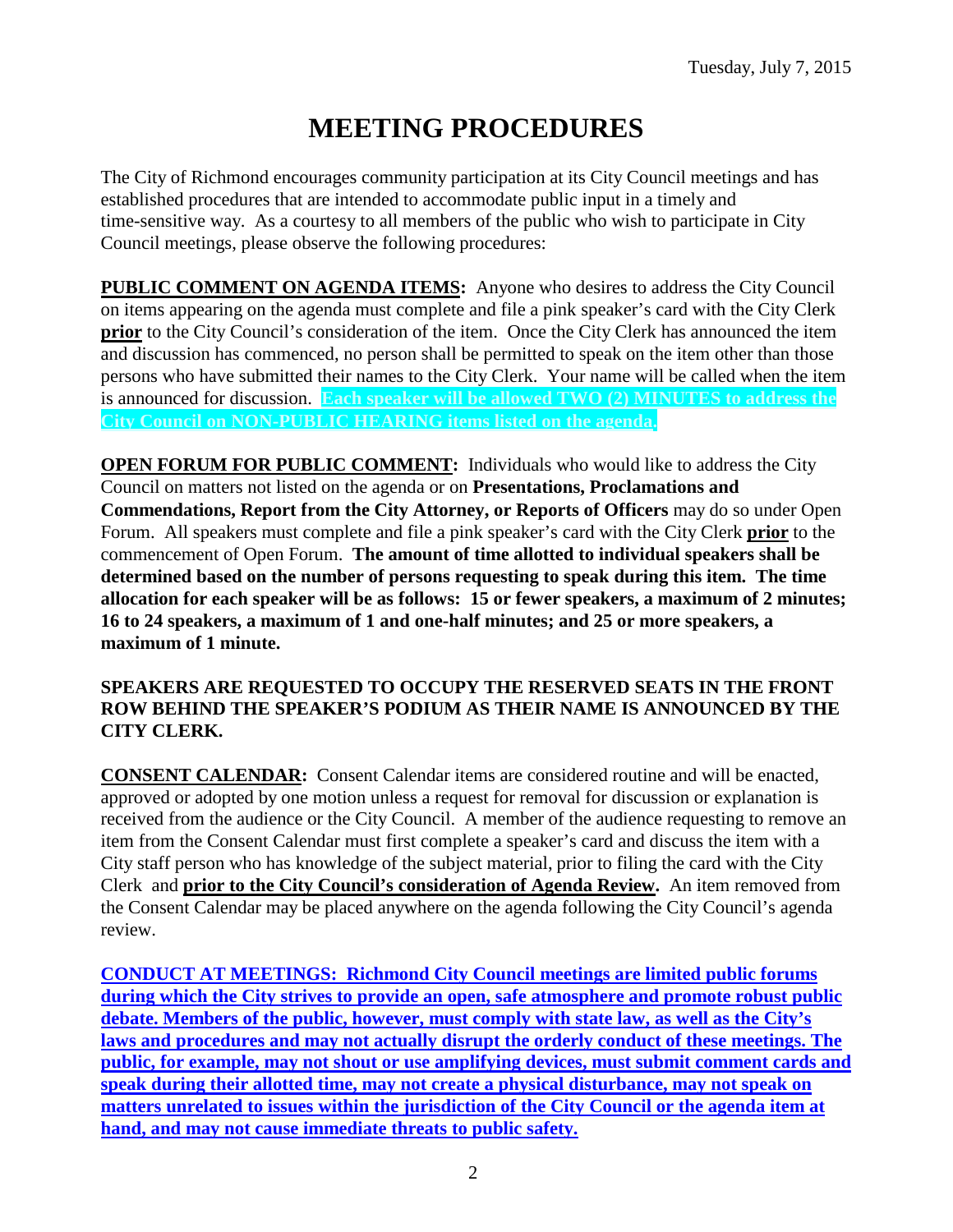**CITY HARASSMENT POLICY: The City invites public comment and critique about its operations, including comment about the performance of its public officials and employees, at the public meetings of the City Council and boards and commissions. However, discriminatory or harassing comments about or in the presence of City employees, even comments by third parties, may create a hostile work environment, if severe or pervasive. The City prohibits harassment against an applicant, employee, or contractor on the basis of race, religious creed, color, national origin, ancestry, physical disability, medical condition, mental disability, marital status, sex (including pregnancy, childbirth, and related medical conditions), sexual orientation, gender identity, age or veteran status, or any other characteristic protected by federal, state or local law. In order to acknowledge the public's right to comment on City operations at public meetings, which could include comments that violate the City's harassment policy if such comments do not cause an actual disruption under the Council Rules and Procedures, while taking reasonable steps to protect City employees from discrimination and harassment, City Boards and Commissions shall adhere to the following procedures. If any person makes a harassing remark at a public meeting that violates the above City policy prohibiting harassment, the presiding officer of the meeting may, at the conclusion of the speaker's remarks and allotted time: (a) remind the public that the City's Policy Regarding Harassment of its Employees is contained in the written posted agenda; and (b) state that comments in violation of City policy are not condoned by the City and will play no role in City decisions. If any person makes a harassing remark at a public meeting that violates the above City policy, any City employee in the room who is offended by remarks violating the City's policy is excused from attendance at the meeting. No City employee is compelled to remain in attendance where it appears likely that speakers will make further harassing comments. If an employee leaves a City meeting for this reason, the presiding officer may send a designee to notify any offended employee who has left the meeting when those comments are likely concluded so that the employee may return to the meeting. The presiding officer may remind an employee or any council or board or commission member that he or she may leave the meeting if a remark violating the City's harassment policy is made. These procedures supplement the Council Rules and Procedures relating to disruption of orderly conduct at Council meetings.**

Any law enforcement officer on duty or whose service is commanded by the presiding officer shall be Sergeant-at-Arms of the Council meetings. He/she, or they, shall carry out all orders and instructions given by the presiding officer for the purpose of maintaining order and decorum at the Council meetings (City Council Rules of Procedure and Order Section III F, RMC Section 2.12.030).

**\*\*\*\*\*\*\*\*\*\*\*\*\*\*\*\*\*\*\*\*\*\*\*\*\*\*\*\*\*\*\*\*\*\*\*\*\*\*\*\*\*\*\*\*\*\*\*\*\*\*\*\*\*\*\*\*\*\***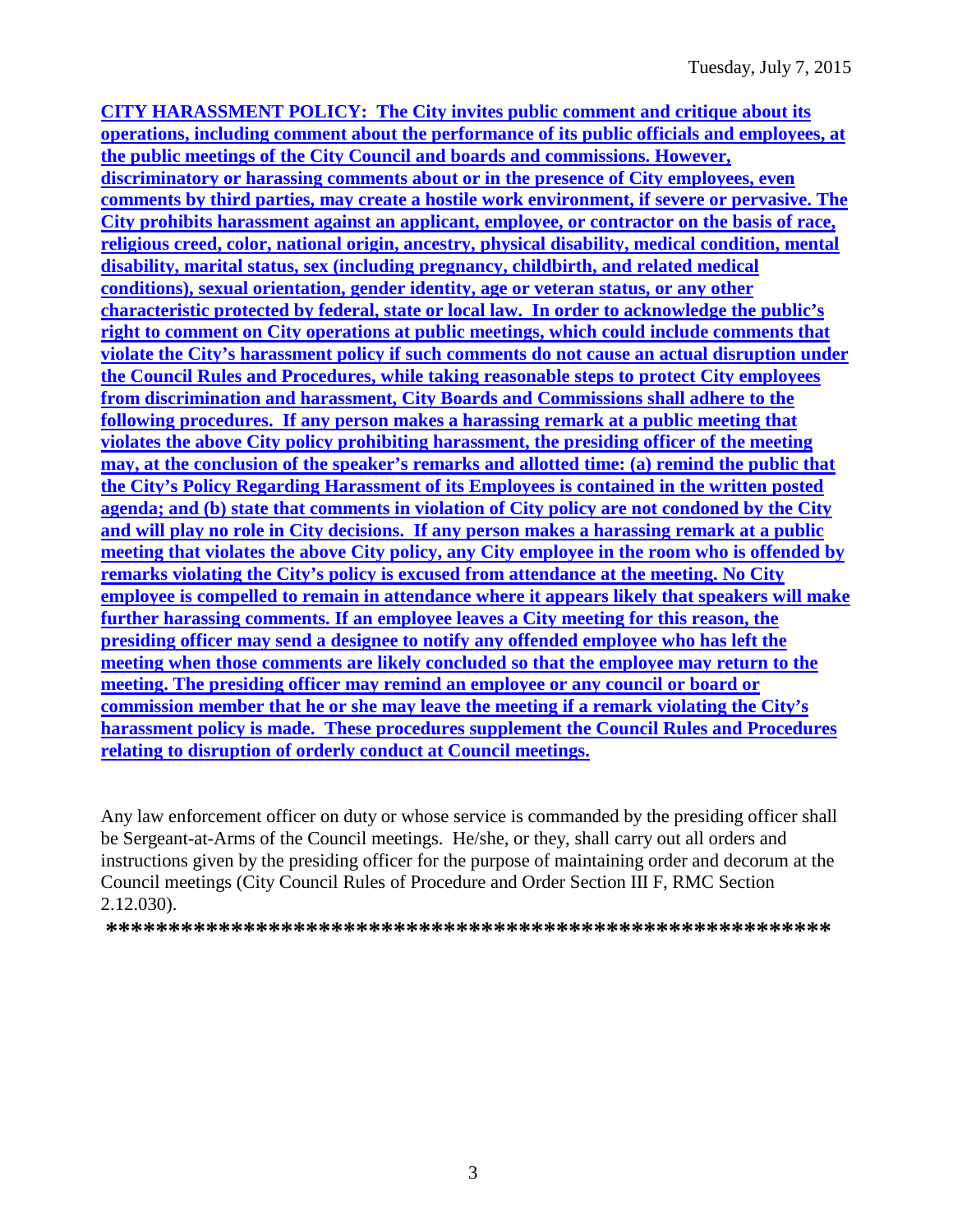# **OPEN SESSION TO HEAR PUBLIC COMMENT ON CLOSED SESSION ITEMS**

5:30 p.m.

- **A. ROLL CALL**
- **B. PUBLIC COMMENT**

### **C. ADJOURN TO CLOSED SESSION**

# **CLOSED SESSION**

Shimada Room of the Community Services Building

### **A. CITY COUNCIL**

**A-1.** CONFERENCE WITH LEGAL COUNSEL - EXISTING LITIGATION (Subdivision [a] of Government Code Section 54956.9):

Plummer vs. City of Richmond et al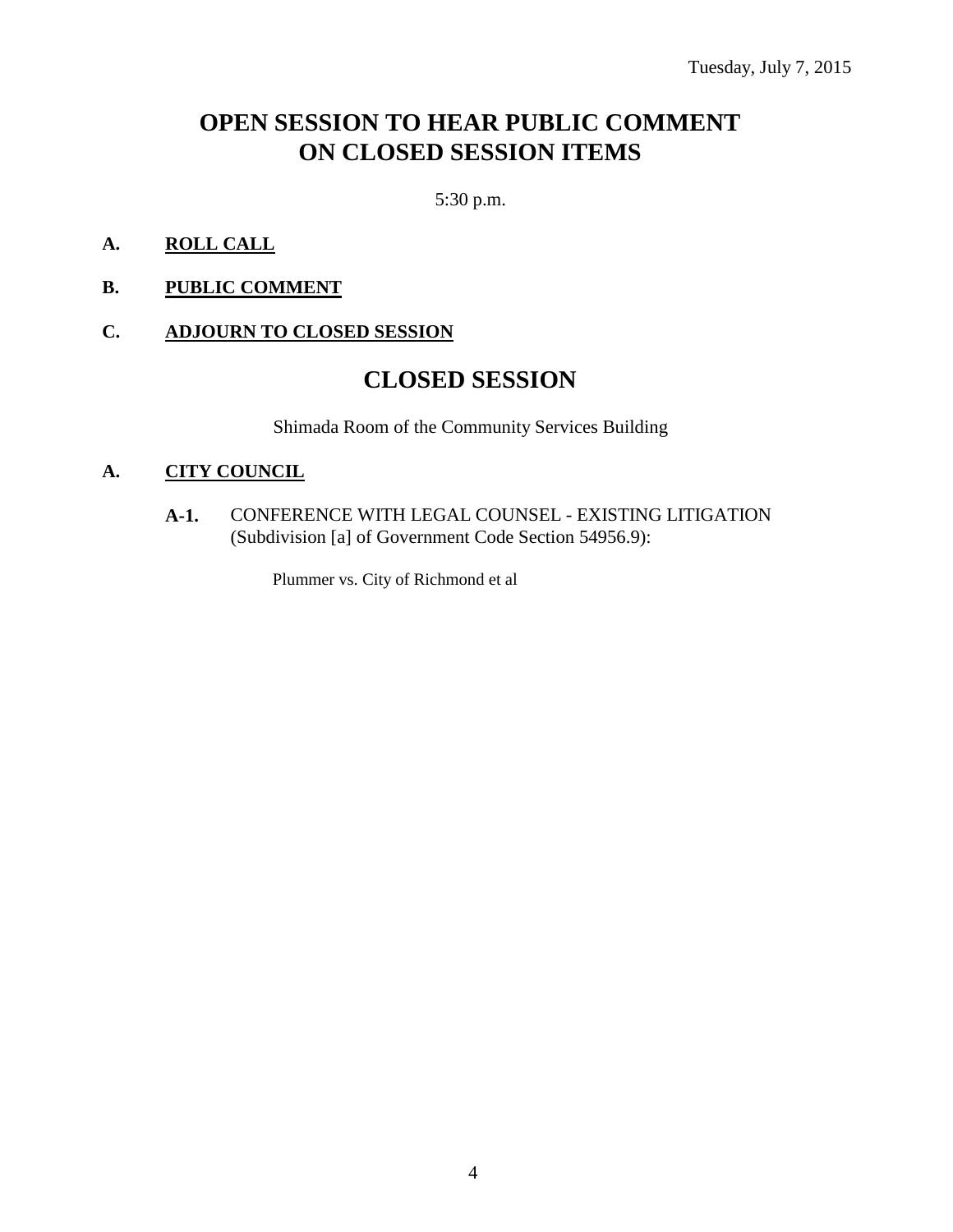# **REGULAR MEETING OF THE RICHMOND HOUSING AUTHORITY**

6:15 p.m.

- **A. PLEDGE TO THE FLAG**
- **B. ROLL CALL**
- **C. STATEMENT OF CONFLICT OF INTEREST**
- **D. OPEN FORUM FOR PUBLIC COMMENT**
- **E. AGENDA REVIEW**

#### **F. HOUSING AUTHORITY CONSENT CALENDAR**

- **F-1.** ADOPT a resolution approving a three-year contract renewal with Yardi Computer Systems, Inc. to provide the computer software required to administer the Low-Income Public Housing and Housing Choice Voucher Section 8 Programs in an amount not to exceed \$55,000 per year - Richmond Housing Authority (Tim Jones 621-1310).
- **F-2.** ADOPT a resolution authorizing the Executive Director to execute a contract with Cooper Hawkins to provide boiler maintenance services at the Housing Authority's mid-rise public housing developments for \$30,000 per year, for one year with two optional one-year extensions - Richmond Housing Authority (Tim Jones 621-1310).
- **F-3.** ADOPT a resolution approving the Housing Authority's FY2015-2016 operating budget with proposed revenues and expenditures in the amount of \$26,830,684 - Richmond Housing Authority (Tim Jones 621-1310).

### **G. ADJOURNMENT**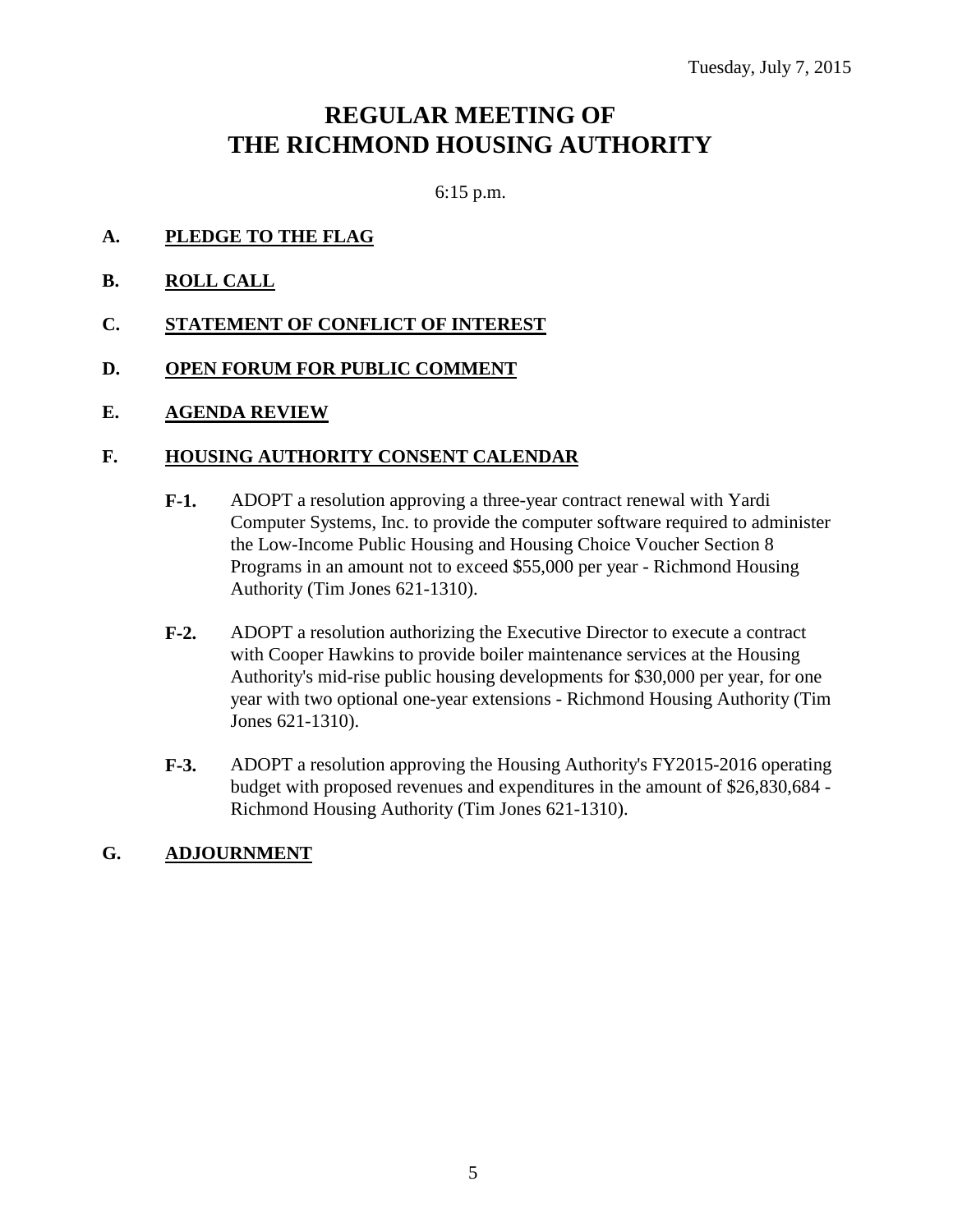# **REGULAR MEETING OF THE RICHMOND CITY COUNCIL**

6:30 p.m.

# **A. ROLL CALL**

# **B. STATEMENT OF CONFLICT OF INTEREST**

**C. AGENDA REVIEW**

### **D. PRESENTATIONS, PROCLAMATIONS, AND COMMENDATIONS**

**D-1.** PROCLAMATION recognizing the inaugural United Urban Warriors Society Native American Walk for Sobriety on Saturday, July 18, 2015 (620-6581).

### **E. REPORT FROM THE CITY ATTORNEY OF FINAL DECISIONS MADE DURING CLOSED SESSION**

## **F. REPORT FROM THE CITY MANAGER**

### **G. OPEN FORUM FOR PUBLIC COMMENT**

### **H. CITY COUNCIL CONSENT CALENDAR**

- **H-1.** APPROVE Lease Agreement with North Richmond Properties Inc. to lease space to store containers and equipment, located at 2801 Giant Road, Richmond, in an amount not to exceed \$13,000 per year - Public Works Department (Yader A. Bermudez 774-6300).
- **H-2.** APPROVE a legal services agreement with Renne Sloan Holtzman & Sakai, LLP for as-needed legal advice regarding specialized municipal law and election law matters, in an amount not to exceed \$15,000, with a term expiration of June 30, 2016 - City Attorney's Office (Bruce Reed Goodmiller 620-6509).
- **H-3.** APPROVE a contract with MuniServices for business license audit services, to help ensure complete and accurate reporting and remittance of business license taxes, in an amount not to exceed \$300,000, with payment for services on a contingency basis, based on the amount of new, verifiable revenue that the contractor obtains for the City of Richmond - Finance Department (Belinda Warner/Antonio Banuelos 620-6741)
- **H-4.** ADOPT a resolution authorizing the execution of a contract with Ghilotti Bros., Inc. for construction of the Cutting/Carlson Grade Crossing Improvements Phase I Project in an amount not to exceed \$467,420.00 - Engineering Services Department (Chadrick Smalley 412-2067/Steven Tam 307-8091).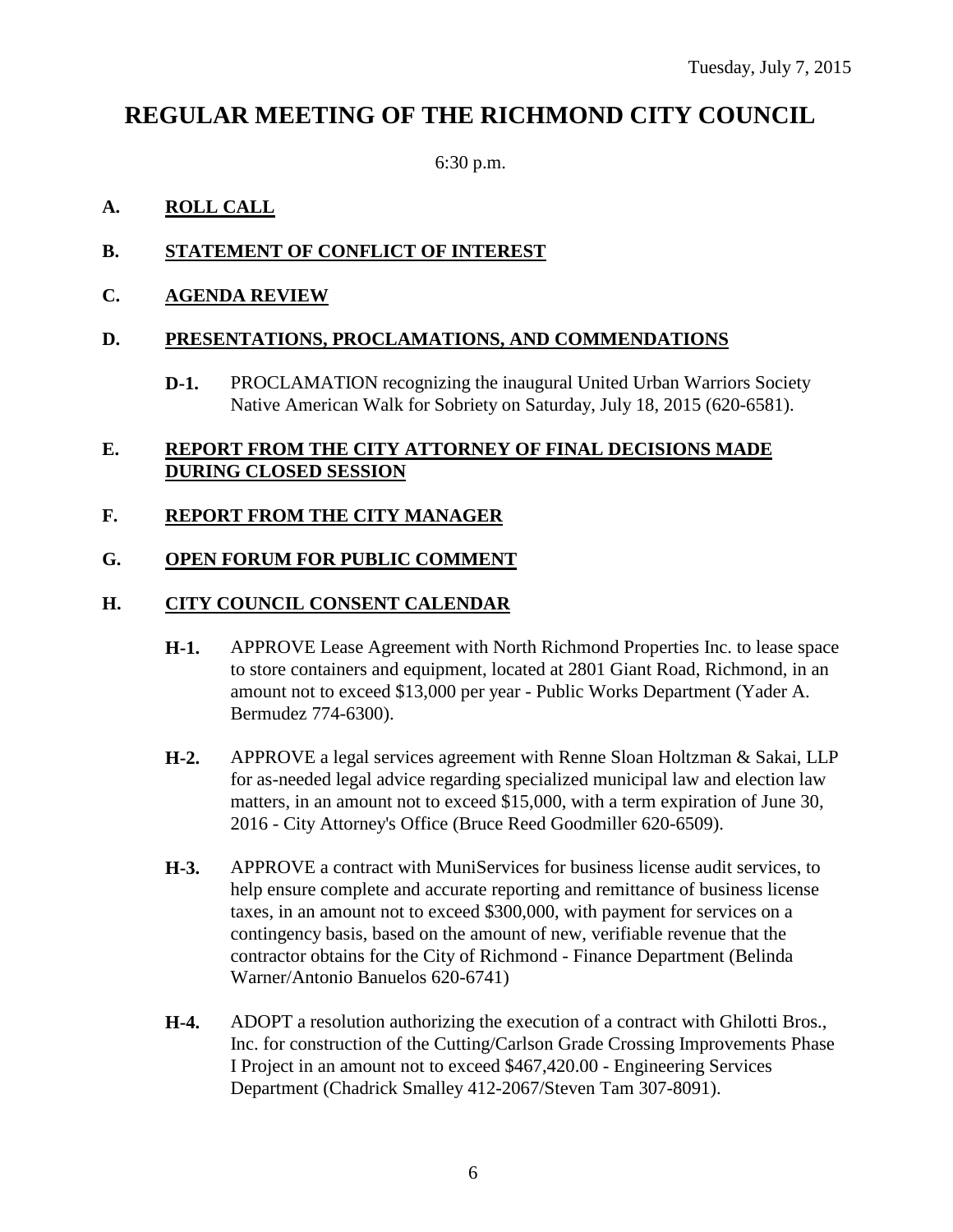- **H-5.** APPROVE a standing purchase order with Universal Building Services & Supply Co. for green seal cleaning, hand soap and paper products in an amount not to exceed \$70,000.00 per fiscal year, with an option to extend the purchase order for an additional two years - Public Works Department (Yader A. Bermudez 774-6300).
- **H-6.** APPROVE a one-year contract extension with Enterprise Holdings Incorporated to participate in the State of California rental vehicle program for the purpose of securing unmarked police vehicles, in an amount not to exceed \$170,000 and for a term from July 1, 2015 to June 30, 2016 - Police Department (Chief Chris Magnus 621-1802).
- **H-7.** APPROVE a two-year contract with Contra Costa Homeless Outreach to provide homeless outreach services to the Richmond homeless population. The term of the contract is from July 15, 2015 through July 15, 2017, in an amount not to exceed \$40,000 (\$20,000 annually for two years) - Police Department (Chief Chris Magnus 621-1802).
- **H-8.** APPROVE a contract with the Contra Costa County District Attorney's Office for the dedicated services of a Deputy District Attorney, who would be specifically assigned as Richmond's Community Based Prosecutor. The term of the contract is from July 1, 2015, through June 30, 2016, at a cost not to exceed \$200,000 - Police Department (Chief Chris Magnus 621-1802).
- **H-9.** APPROVE a one-year contract with Kronos Inc. for the maintenance of the Telestaff system that manages Police Department personnel deployments and payroll, in an amount not to exceed \$15,000 for a term from July 1, 2015, through June 30, 2016 - Police Department (Chief Chris Magnus 621-1802).
- **H-10.** APPROVE a Memorandum of Understanding (MOU) between the City of Richmond and the Richmond Police Activities League (RPAL) to subsidize RPAL staff and programs in the areas of academic, athletic and life-skills services offered by RPAL for the period July 1, 2015, through June 30, 2017, in an amount not to exceed \$600,000 (\$300,000 annually for two years) - Police Department (Chief Chris Magnus 621-1802).
- **H-11.** APPROVE a two-year contract with BMW Motorcycles of San Francisco for regular maintenance of the Department's BMW motorcycle fleet, in an amount not to exceed \$60,000 (\$30,000 annually for two years) from July 1, 2015, through June 30, 2017 - Police Department (Chief Chris Magnus 621-1802).
- **H-12.** APPROVE a contract with R&S Erection of Richmond, Inc. to perform maintenance, repairs, and installations of commercial roll up garage doors and automatic gate systems at various City-owned buildings in an amount not to exceed \$150,000.00 over a three-year period, with an option to extend the contract for two years - Public Works Department (Yader A. Bermudez 774- 6300).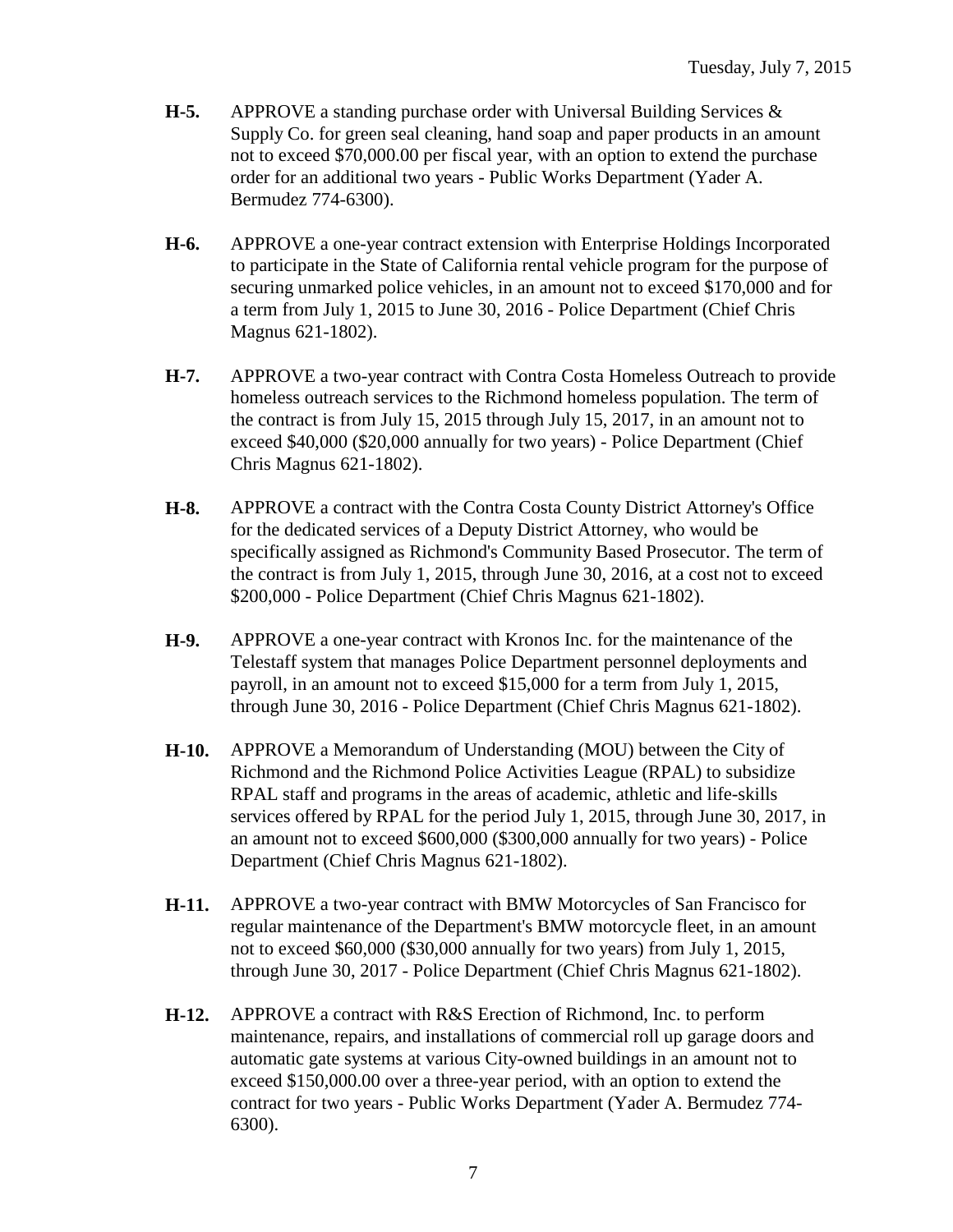- **H-13.** ADOPT a resolution approving standing contracts for mold and asbestos remediation services with Plant Hazardous Services; Cal Inc.; Paul Davis; and A&J Quality Services in an amount not to exceed \$100,000.00 per firm per year over a three-year period, with an option to extend the contracts for two years - Public Works Department (Yader A. Bermudez 774-6300).
- **H-14.** ADOPT a resolution authorizing placement of liens and special assessments totaling \$447,190.64 for unpaid garbage collection service fees on County property tax records - Finance Department (Belinda Warner/Antonio Banuelos 620-6741).
- **H-15.** APPROVE the purchase of seven (7) 2015 BMW RT1200-P motorcycles from Long Beach BMW not to exceed an amount of \$200,000.00 - Police Department (Chief Chris Magnus 621-1802).
- **H-16.** RECEIVE an update on the draft Health in All Policies (HiAP) annual report City Manager's Office (Bill Lindsay/Shasa Curl 620-6512).
- **H-17.** APPROVE the minutes of the May 26, June 2 and 16, 2015, meetings City Clerk's Office (Pamela Christian 620-6513).
- **H-18.** APPROVE a contract with Coplogic Inc. to provide the software, training and maintenance for an online crime reporting system, in an amount not to exceed \$46,525 for a term from July 2015 to July 2018; and the associated \$29,000 contract with New World Systems for the required CAD/RMS system upgrade for the Coplogic program (costs shared through the CAD/RMS Consortium with several other West Contra Costa County cities) - Police Department (Chief Magnus 621-1802).
- **H-19.** APPROVE the following appointments and re-appointments: Planning Commission: Sheryl E. Lane, re-appointment, term expiring June 30, 2017; Point Molate Community Advisory Committee: Jim Hanson, new appointment, term expiring May 30, 2017 - Mayor Tom Butt (620-6503).
- **H-20.** DESIGNATE Mayor Tom Butt as voting delegate to represent the City of Richmond at the Annual Business Meeting of the League of California Cities' 2015 Annual Conference, to be held at the San Jose, California Convention Center, Wednesday, September 30 through Friday, October 2, 2015 - City Clerk's Office (Pamela Christian 620-6513).

# **I. PUBLIC HEARINGS**

**I-1.** ADOPT an ordinance (first reading) establishing certain fees for the proposed Master Fee Schedule - Finance Department (Belinda Warner/Antonio Banuelos 620-6741).